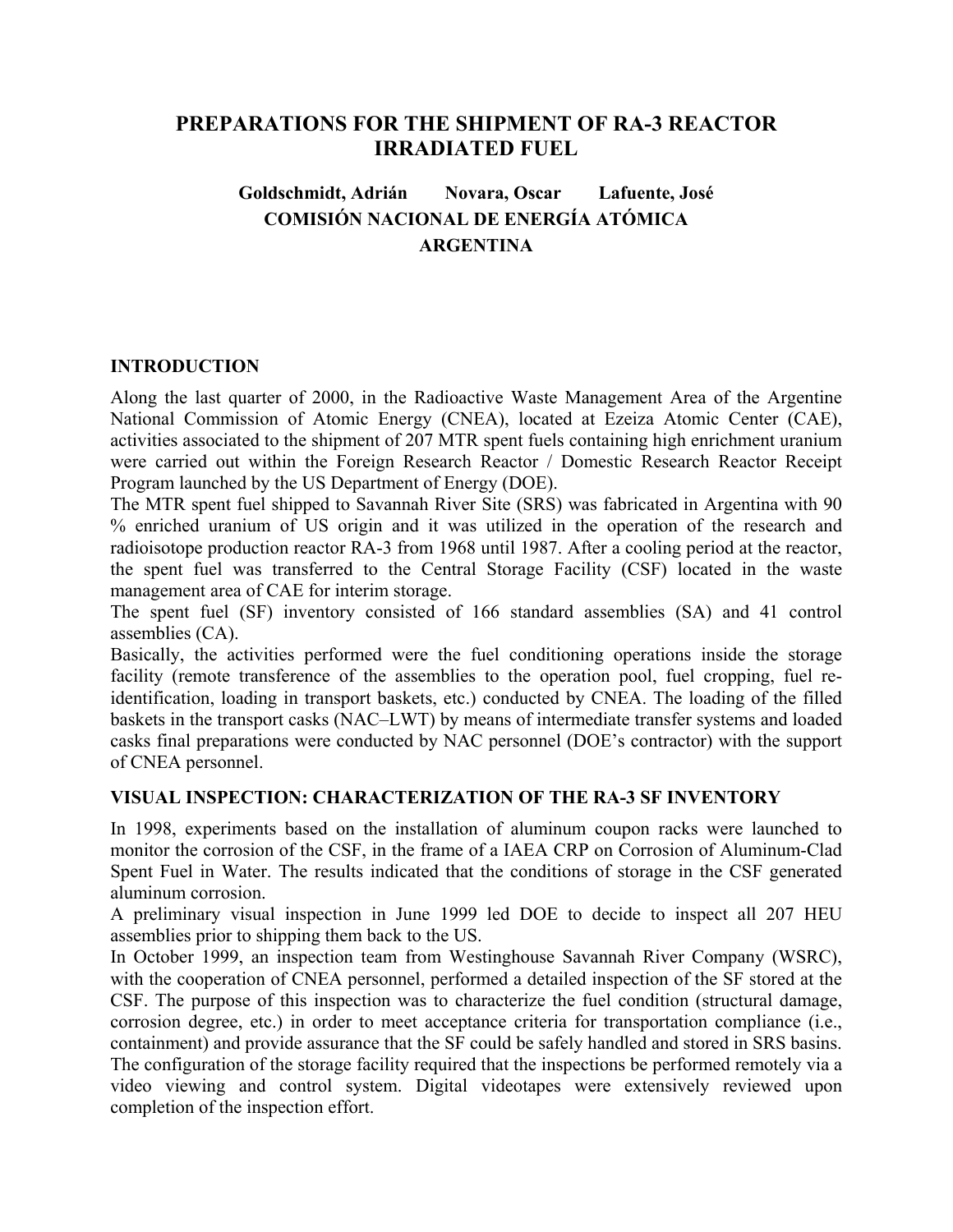| Table 1                   |          |                                                     |
|---------------------------|----------|-----------------------------------------------------|
| Number of Fuel Assemblies | Severity | <b>Exposed Fuel Area</b>                            |
|                           | Index    |                                                     |
| 67                        |          | No corrosion product nodules or general corrosion   |
| 24                        |          | $\leq 0.1$ cm <sup>2</sup>                          |
| 48                        |          | $\geq$ 0.1 cm <sup>2</sup> to < 0.5 cm <sup>2</sup> |
| 33                        |          | $\geq 0.5$ cm <sup>2</sup> to 1.0 cm <sup>2</sup>   |
| 16                        |          | $\geq 1.0$ cm <sup>2</sup> to 1.5 cm <sup>2</sup>   |
| 19                        |          | $\geq 1.5$ cm <sup>2</sup>                          |

Assemblies were categorized by the extent of penetrating corrosion visible on the two outer fuel plates and/or structural damage, as shown in Table 1.

Corrosion nodules less than 3 mm in diameter were assumed not to penetrate the fuel plate cladding. About 45% of the fuel assemblies exhibited minimal or no corrosion damage, and only 10% of the inventory showed significant corrosion indications. The reviews concluded that the SF inventory condition was generally satisfactory for handling, shipment, and storage in the SRS basins.

### **DESCRIPTION OF STORAGE FACILITY AND MODIFICATIONS**

The Central Storage Facility (CSF) is a wet storage facility for research reactor spent fuel located at the waste management area of CAE about two kilometers from the RA-3 reactor. The CSF building is 35.2 meters long, 11.5 m wide and 4 m high. The structure is primarily concrete block walls with an iron plate roof and sliding bay doors at each end.

The CSF contains two sectors of in-ground storage tubes for SNF (Fig 1). The front sector has 6 rows with 16 storage tubes per row. The back sector has 6 rows with 17 tubes per row. The storage rows, which are 0.5 m apart, have raised curbs at ground level with a lead-filled plug at the top of each storage tube. Total capacity is 198 storage tubes holding a maximum of two standard assemblies per tube.

Each storage hole is lined with a 316 series stainless steel tube that is 2.1 m deep and 15 centimeters in diameter. Each tube can hold two standard MTR assemblies or one control assembly. There is about 15 cm of water shielding above two stacked standard assemblies or 30 cm of water shielding above a control assembly.

The storage tubes and rows are interconnected via a water recirculation system, not currently in operation. An inspection pit between the storage sectors contains valves and piping for the mentioned system. The CSF was not designed to accommodate commercial SF shipping casks and did not have a water–filled basin. CNEA modified a number of systems inside the facility to support the planned conditioning of the SF for its loading into shipping casks (Fig. 2). The original 1 TN overhead crane used to handle the storage tube shield plugs was replaced by a new 2 TN overhead crane with a dual beam bridge, capable of handling a shielded transfer cask for SF baskets, and the bridge rail supports were strengthened. Besides, a small auxiliary hoist attached to the bridge was used to handle individual fuel assemblies. Both the crane and the auxiliary hoist could be operated either remotely or via a tethered pendant controller. The valve pit was converted to a temporary basin for underwater SF conditioning operations by installing a stainless steel pool. The temporary basin was 0.85 m wide, 5 m long and 2.5 m deep, holding about 10 cubic meters of deionized water, permanently treated with a water filtering system.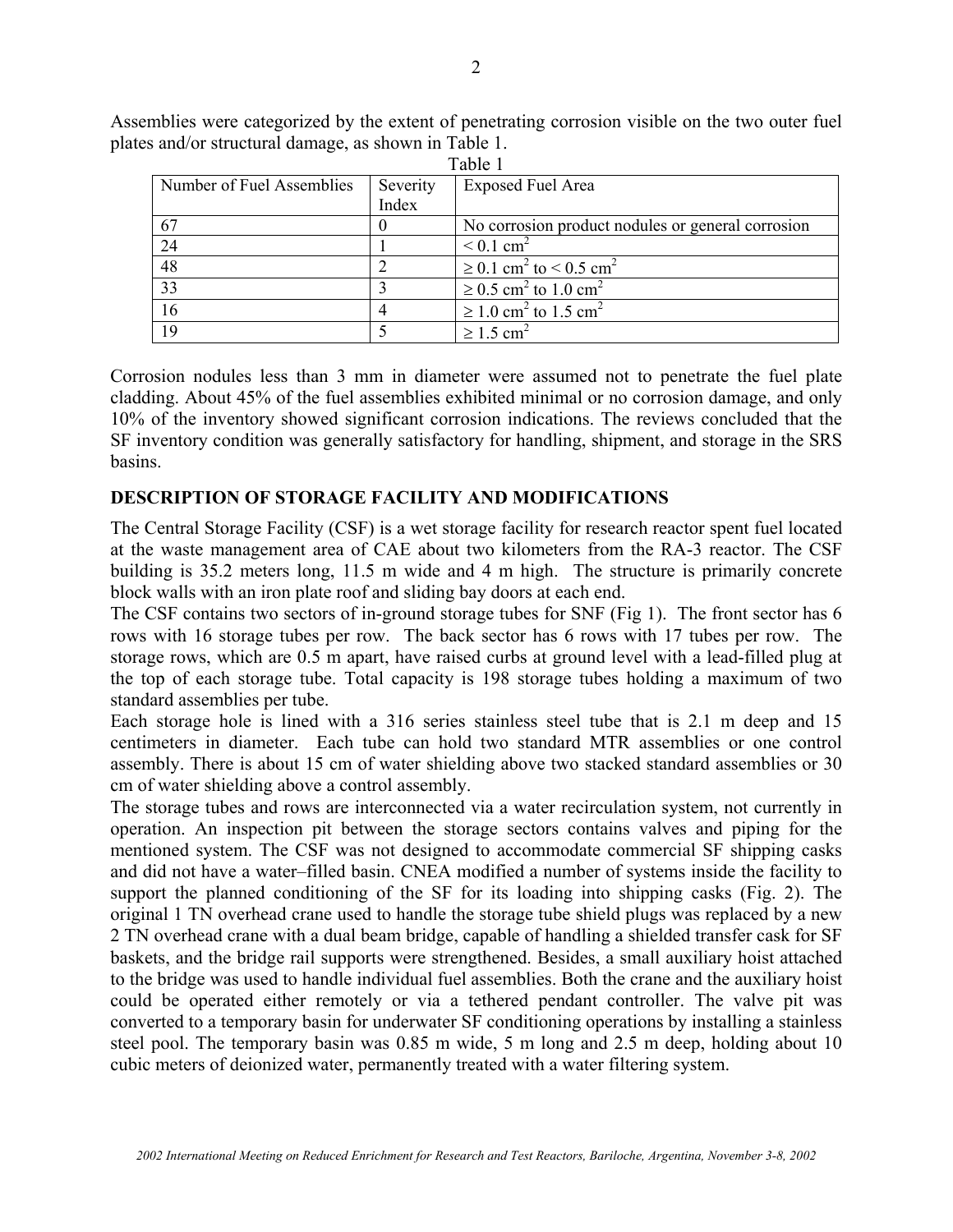Two shielded stations were located inside the CSF. The three-sided walls were constructed of 10 centimeter thick lead bricks inside a steel frame. The front walls were approximately 2 m wide by 2.75 m high with two lead-glass view-ports.

A monitoring station was set in the adjoining building about 10 m from the CSF to follow the inair transfer operations with the aid of cameras conveniently distributed inside the facility. The LCD displays that received the camera signals and the pan-tilt-zoom control boxes of the cameras were installed in the station, which was sheltered by walls built with high density concrete bricks.





Fig. 1: Central Storage Facility Fig. 2: CSF modified for SF conditioning

## **NAC TRANSFER COMPONENTS AND TRANSPORT CASKS**

NAC supplied the fuel baskets (NAC-MTR42) and the transport casks (NAC-LWT) for the shipment of the RA-3 SF to the US. Each cask holds six stacked MTR42 baskets containing a maximum of 42 assemblies. Five NAC-LWT casks (5 m long, ∼21 TN) were necessary to transport the 207 items.

NAC also provided a multistage SF transfer system to enable cask loading outside the facility. The transfer systems were the Intermediate Transfer System (ITS) and the Dry Transfer System (DTS). The ITS (Fig. 3) was utilized to move a fuel basket outside the CSF. ITS main components were two separated shielding containers, the inner shield (IS), a 1.3 TN stainless steel vessel that held one MTR42 and was placed in the operation basin, and the outer shield (OS). The IS nested inside the OS after the being removed from the basin with the loaded SF basket. The OS weighed 2.6 TN and was mounted on a palletized base to facilitate handling with a standard forklift.

The DTS is a 6 TN dry transfer cask with pneumatically driven grapple and hoist for lifting the SF basket from the ITS and lowering it into the upright LWT cask.



Fig. 3: ITS inner and outer shields

## **SPENT FUEL CONDITIONING AND LOADING ACTIVITIES**

The fuel conditioning operations were performed by CNEA personnel inside the storage facility. These activities were: remote transference of the assemblies to the operation pool, fuel cropping, fuel re-identification (when necessary), loading of the cropped assemblies in transport baskets and loading of the filled baskets in the ITS.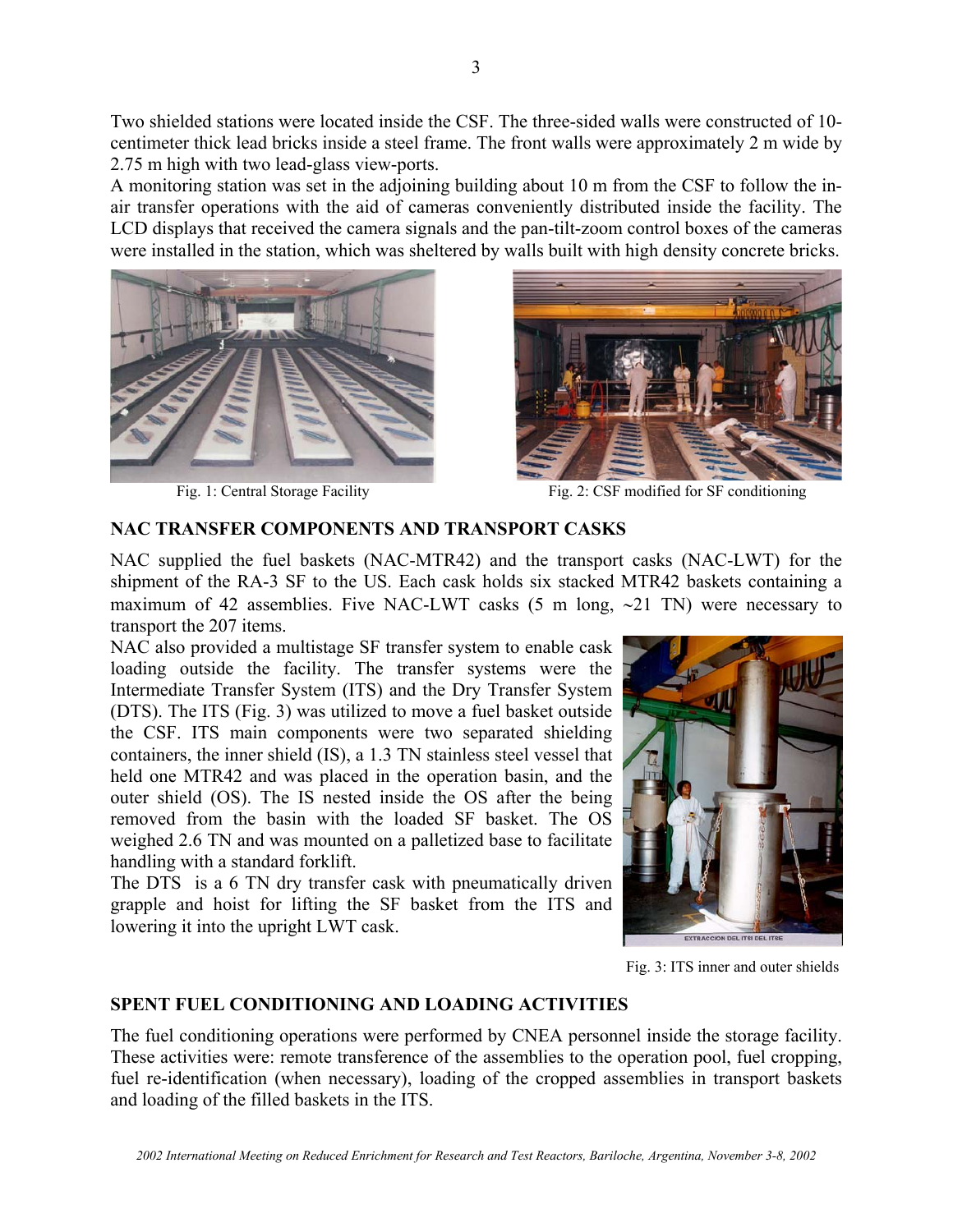The assemblies were processed in lots of seven (capacity of the NAC-MTR42 basket).

CNEA had already established a list of assemblies to be loaded into each transport basket. The loading sequence was designed to: i) Gather the assemblies classified with severity index 4 and 5 in only two transport casks. ii) Ensure an elevated radiation rate in each sixth basket (the one allocated inside the cask closest to the cask lid) to comply with the physical protection requirement that the loaded LWT be Class II (self-protected; > 1 Sv/h measured on top with the cask lid open). iii) Store a CA in the central slot of every basket, since the shorter length of those cropped assemblies helped to minimize the possibility of incorrect grasping of the DTS grapple during the basket transfer.

### **1) Remote transfer of SF from in-ground tubes to the operation basin**

The first step was to remove the shielded plug from the selected storage tube with the aid of the bridge crane hook. Then, the assembly was manually grasped (Fig. 4) with special handling tools provided by WSRC. Different grappling tools were available to engage standard assemblies, control assemblies or cropped assemblies. When removing a standard assembly from the bottom of the tube, a longer grappling tool with an underwater camera attached to the shaft was utilized. The camera was connected to a goggle-type video display worn by the tool operator.



Fig. 4: SF grasping from in-ground tube

Once the assembly was grappled and the tool was hanged on to the auxiliary hoist, the assembly was remotely lifted until it was entirely out of the tube and then transferred to the operation basin, where it was lowered into the water.

## **2) SF cropping**

The first underwater operation was fuel cropping. All the SF inventory was cropped to reduce the length of the assemblies (to 0.69 m for CA and to 0.72 m for SA) and thereby reduce the required number of LWT casks. The nozzle was cropped from every fuel assembly. Besides, the top control plate guide box was cropped from every CA.

The cropping device (Fig. 5) was supplied by NAC and was modified for an optimum functioning by a local contractor.

The cropping device consisted of an underwater band saw actuated by compressed air flux on a stainless steel plate that served as cropping table. A pneumatic actuator drove the blade downwards along the cutting section at low constant speed producing straight cuts. The table had adjustable stops to control cropping length and three clamps pneumatically actuated to hold the assembly in position against a guide rail during cutting.



Fig 5. Submerging the cropping device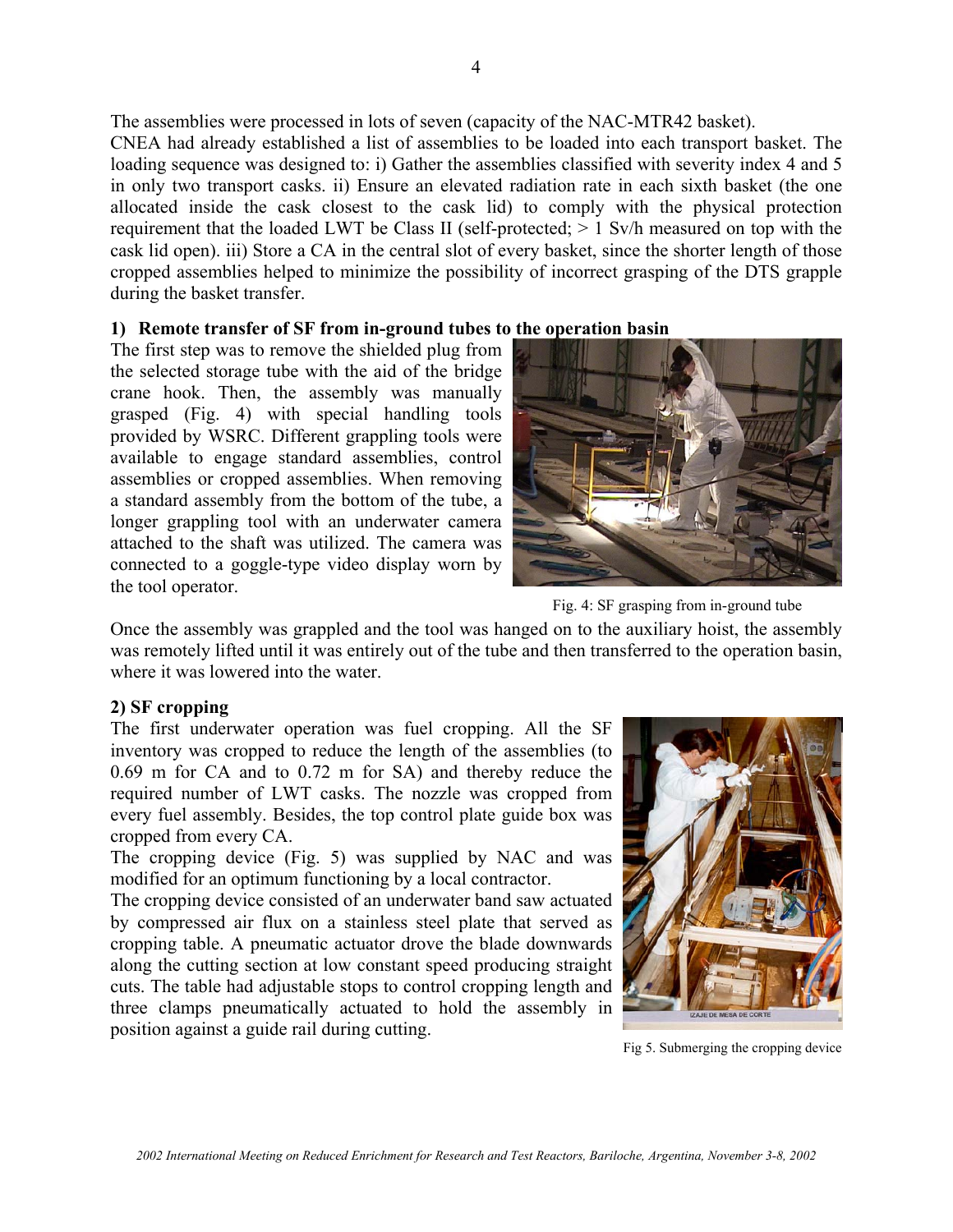#### **3) Re-identification of control assemblies**

Since control assemblies lost their ID number when their top extremes were cut, it was necessary to re-identify them. Holding the cropped assembly upright, an aluminum flat bar was inserted between two fuel plates and slid along the assembly. One extreme of this bar was bent at 90º and the ID # engraved on it. The other extreme finished in a bending tab that protruded and was bent to fasten the ID bar to the assembly. The CA was loaded in the basket with  $ID \#$  facing the top.

#### **4) Loading of conditioned SF in the ITS**

The empty NAC-MTR42 transport basket lay underwater inside the ITS-IS (Fig. 6). After the lot of seven assemblies was cropped, the personnel loaded each assembly in the basket with the help of the appropriate handling tool. The IS lifting lid was subsequently placed on the shielding with the overhead crane and the bolts secured. The IS was remotely raised from the basin and suspended over it for a few minutes to let drain water. The IS was then remotely transferred across the facility to the ITS outer shield (OS) that lay close to the facility rear door and lowered into it.



Fig. 6: Basket inside the IS and SF assemblies

The loaded ITS was removed from the storage facility with a forklift and placed outdoors about 15 meters from the LWT cask.

NAC personnel performed all subsequent SF basket handling operations and conducted the mobile crane movements.

#### **5) Transference of the SF basket from the ITS to the DTS.**

The mobile crane placed a shielded gate on top of the ITS. The ITS-IS lid was then removed, and the gate was temporarily closed to provide radiation shielding. An adapter ring for the dry transfer cask (DTS) was installed on the shielding gate. The mobile crane placed the empty DTS on top of the  $ITS + gate$ (Fig. 7). This gate and the bottom gate of the DTS were opened to provide a hoisting path for the SF transport basket. Pneumatic lines were connected to the DTS grapple actuator and hoist, and the grapple was lowered into the ITS to engage the SF basket. The basket was raised into the DTS and its bottom shield gate was closed. The pneumatic tubing was disconnected and the loaded DT cask was lifted from the ITS.



Fig.7: DTS placed on top of ITS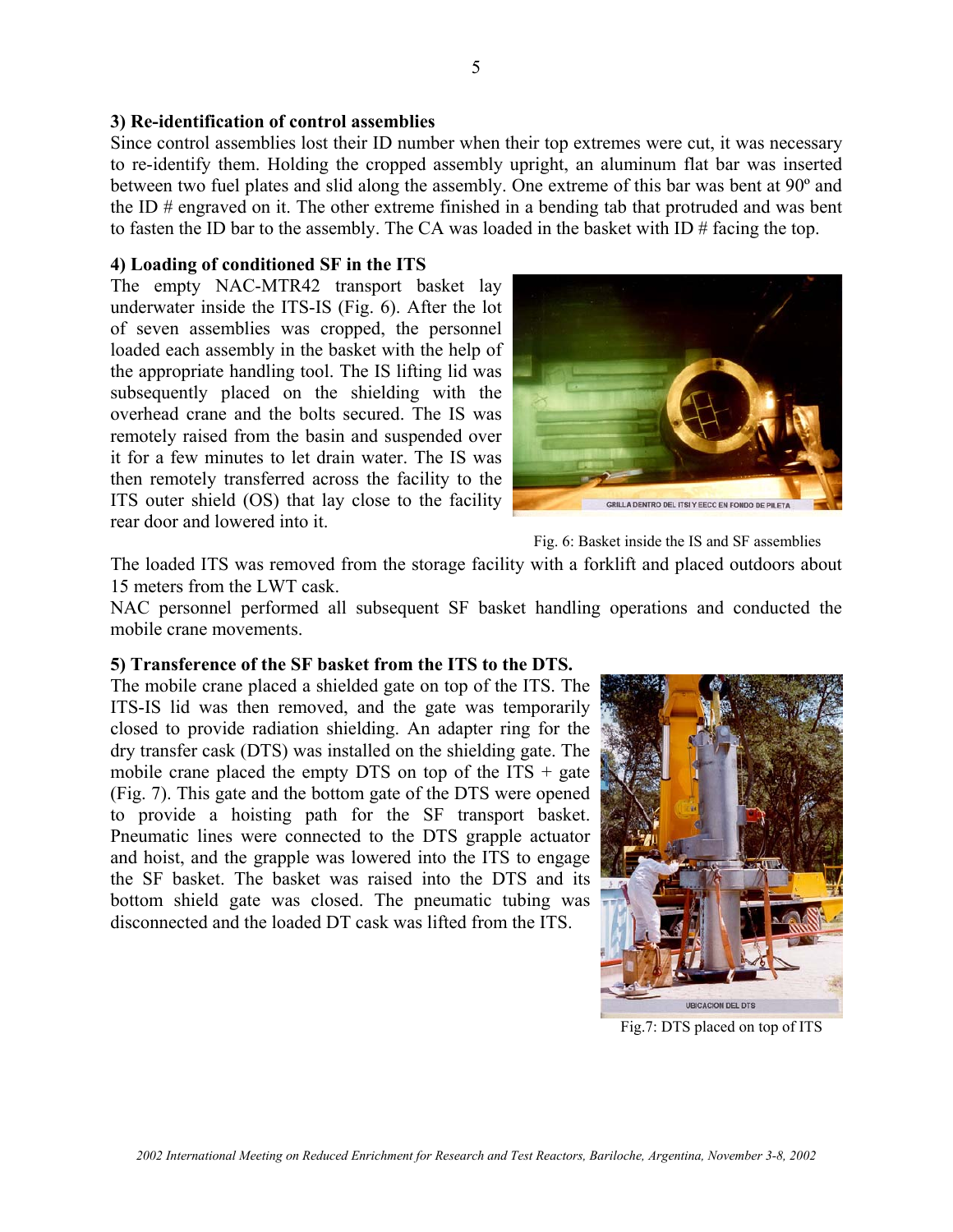#### **6) Transference of the SF basket from the DTS to the LWT transport cask.**

The DTS was lowered onto a shield gate that had been previously mounted on top of the upright LWT cask (Fig. 8). NAC personnel used manlifts to access and open the top shield gate and the DTS bottom gate. After the pneumatic lines were reconnected to actuate the DTS grapple and hoist, the SF basket was lowered into the LWT cask until seated. The grapple was disengaged and raised, the shielded gate on top closed and the empty DTS was removed.

#### **7) Loose plates canning**

Three items consisted of loose fuel plates with very low irradiation. These plates were inserted in transport cans provided by NAC that fitted the size of the transport basket slots.



Fig. 8: DTS placed on top of LWT

#### **8) Check-out and testing of loaded LWT**

After the LWT was fully loaded, the cask lid was placed on top and bolted.

The five loaded LWT casks were subjected to a radionuclide sampling test, consisting of the measurement of the Cs-137 activity increase in samples from the water that occupied the free volume of the loaded cask. The casks were filled with deionized water and water samples were taken initially, at 4 hours and at 12 hours after the commencement of the test. In three casks, the activity values detected in the 12-hour samples were below 1% of the acceptable increase limit (1325 dpm/ml) and the other two only reached 7% and 15% of that limit.

After this test, a controlled water removal and vacuum were performed in each cask. The next step was to ensure confinement by filling the casks with helium and monitor gas releases through the cask seals. Then the casks were placed inside their respective ISO containers.

To verify proper transport conditions, superficial contamination ( $\alpha$  and  $\beta/\gamma$  emitters) and the dose rate in contact and at 1 m were exhaustively measured on each cask. The ISO containers were also subjected to an equivalent radiological control.

### **RADIOLOGICAL PROTECTION MEASURES**

From the radiological protection point of view, the most sensitive stage was the SF in-air transfer from its storage position to the operation basin and, to a lesser degree, the transference of the loaded ITS inner shield from the basin to the point where the ITS outer shield was placed. In order to minimize the dose cost on the workers, these operations were carried out remotely.

After the selected assembly was engaged to be removed from the storage tube, all the personnel evacuated the CSF and stayed in the shielded monitoring station (adjoining building) during subsequent SF removal and transfer, except for the crane operator and radiological protection officer. These workers sheltered behind the lead wall with shielded view-ports.

The in-air movements were monitored via video displays from the monitoring station and twoway radios were used to communicate with the crane operator. Personnel left the station and the crane operator left the shield wall only after the assembly was safely in the operation basin.